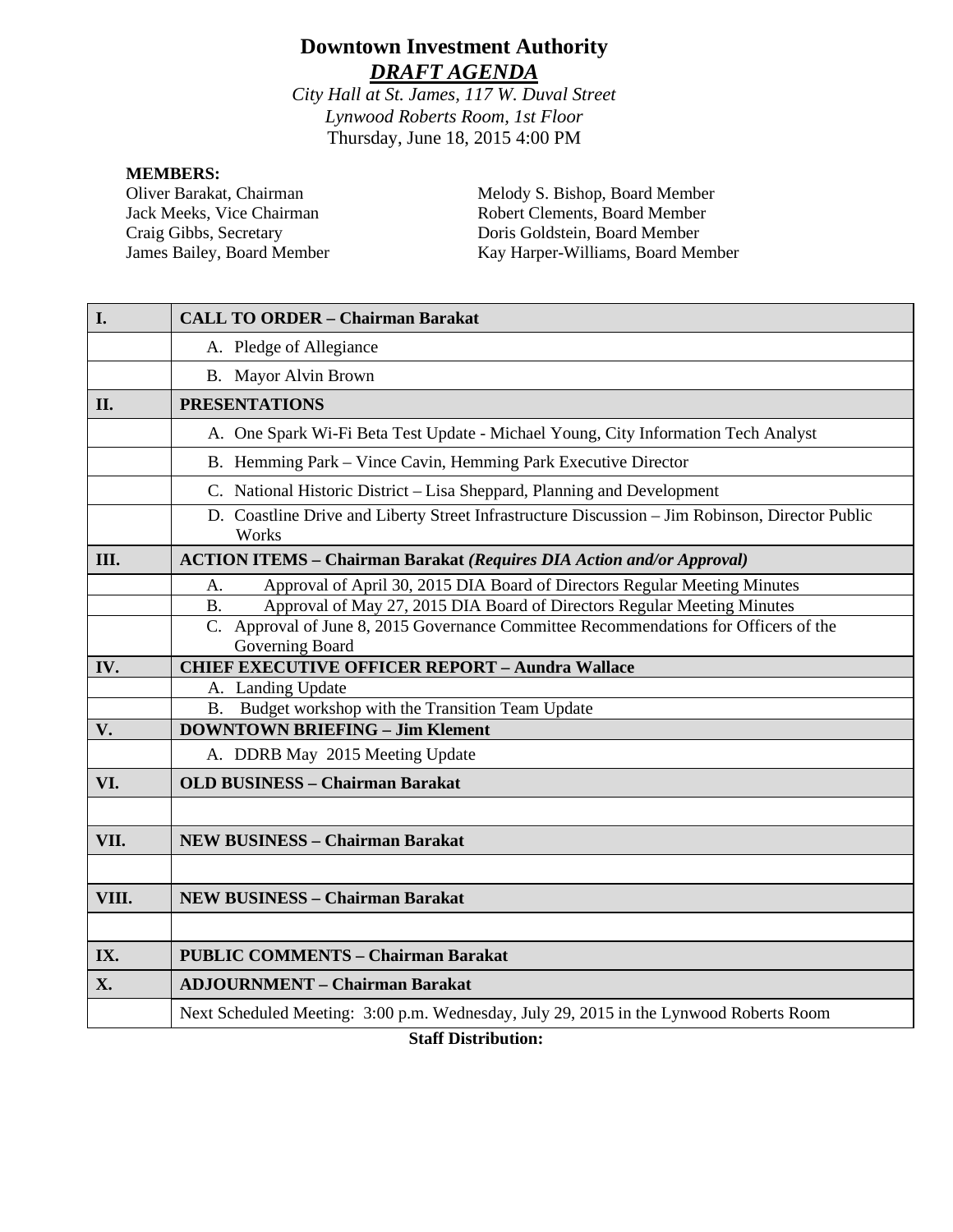DIA Agenda 05/28/2015

Aundra Wallace, DIA Chief Executive Officer Guy Parola, DIA Redevelopment Manager Tom Daly, DIA Redevelopment Analyst Jim Klement, DIA, DDRB Susan Grandin, Office of General Counsel Lawsikia Hodges, Office of General Counsel Paul Crawford, OED, Deputy Director

Alex Rudzinski, OED DIA Council Liaison, Lori N. Boyer, Council Member District 5 Jack Shad, Public Parking Officer Karen Underwood, DIA Executive Assistant David DeCamp, Public Information Office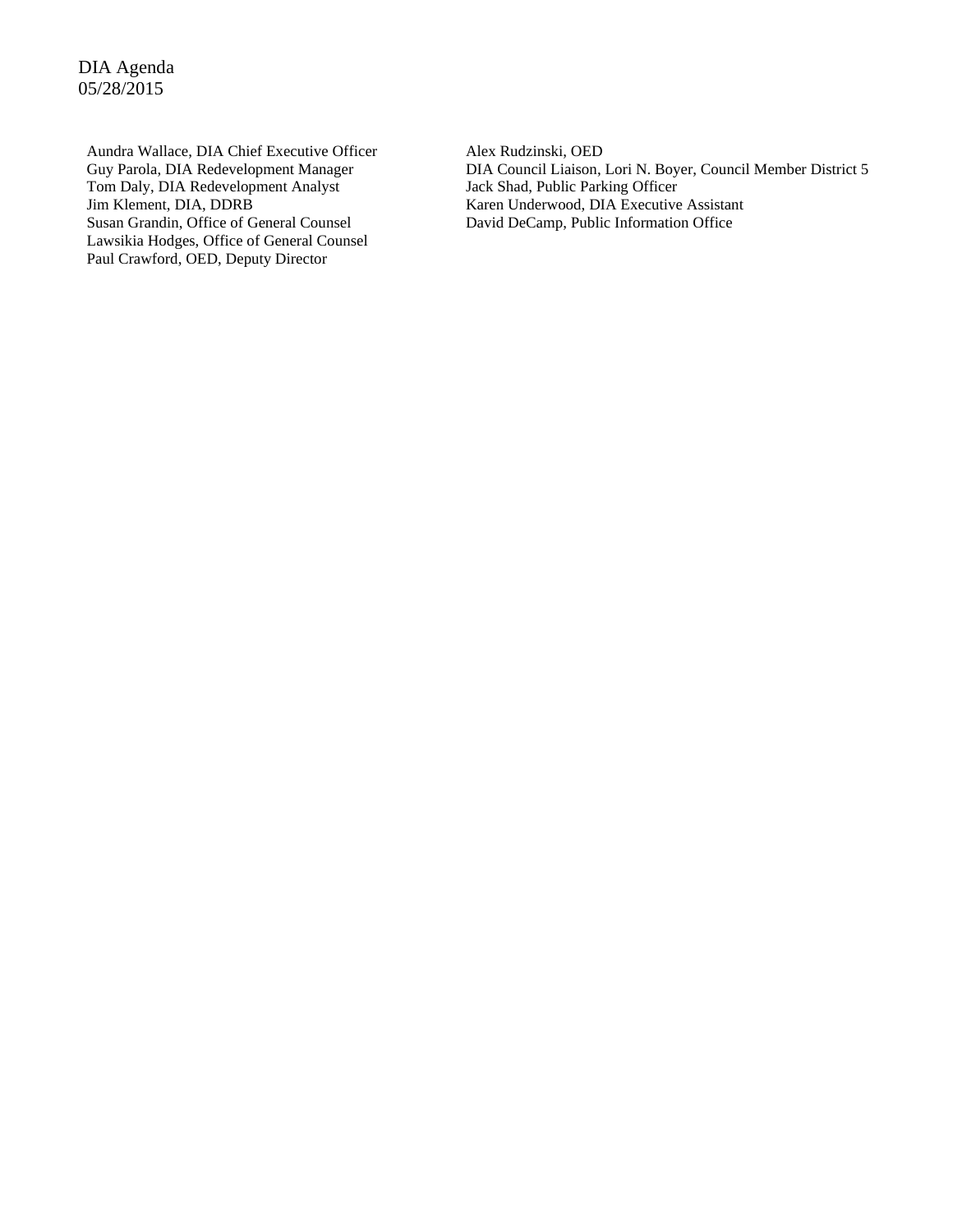

**Downtown Investment Authority Regular Meeting** 

**City Hall at St. James 117 West Duval St., Lynwood Roberts Room** *Thursday, June 18, 2015 - 4:00 p.m.*

# *DIA Regular MEETING MINUTES*

**Board Members Present:** Oliver Barakat, Chairman; Jack Meeks, Vice Chairman; Craig Gibbs; Secretary; Jim Bailey; Melody Bishop Kay Harper – Williams and Doris Goldstein

**Board Members Absent:** Robert Clements

**Council Member:** Lori Boyer

**DIA Staff:** Aundra Wallace, DIA Chief Executive Officer; Guy Parola, DIA Redevelopment Manager; Tom Daly, DIA Redevelopment Analyst; Jim Klement, DIA Development Coordinator; and Karen Underwood, DIA Executive Assistant

**Attendees:** Michael Young City Information Tech Analyst; Vince Cavin, Hemming Park Executive Director and Dr. Wayne Wood; Joel McEachin, City Planner Supervisor; Daryl Joseph, Parks and Recreation and Jim Robinson, Director Public Works

**Office of General Counsel:** Lawsikia Hodges

# **I. CALL TO ORDER**

Chairman Barakat convened the meeting at 4:04 p.m. with a quorum present. Mayor Alvin Brown was acknowledged for his efforts of developing the Downtown Investment Authority. Board Member Kay Harper-Williams term expires on June  $30<sup>th</sup>$  and she was recognized for her insights, expertise and support to the organization. Board Member Tony Allegretti resigned last month and was commended for his dedication to the Board.

# **II. PRESENTATIONS**

# **A. NATIONAL HISTORIC DISTRICT – Joel McEachin**

Joel McEachin provided an update on the National Historic District.

# **B. HEMMING PARK – Vince Cavin, Friends of Hemming Park Executive Direcor**

Vince Cavin, from Friends of Hemming Park ("FOHP") gave a brief update of Hemming Park. A presentation and handout were distributed which included an event- programming schedule, including future plans and priorities for the next nine (9) months.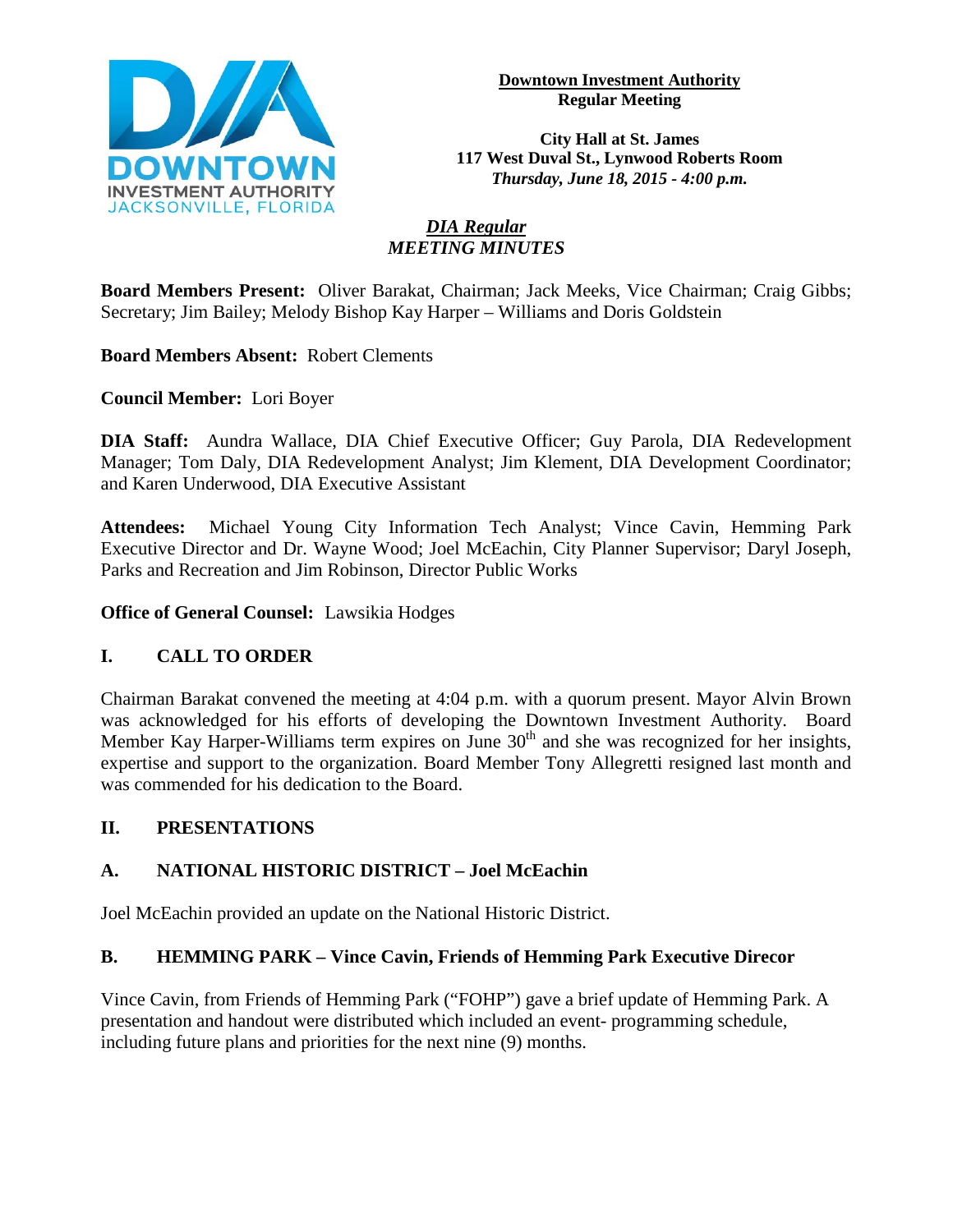Downtown Investment Authority Regular Meeting Thursday, June 18, 2015 Page 2 of 8

The Board made the following relative comments:

- Complimented FOHP of all of the measures being tracked as it is very important on the investments to track inputs and outcomes.
- It would be useful for DIA to assist Hemming Park with guidance for sharing the same information. Mr. Cavin commented that there are specific matrixes in terms of economic impact that they can start tracking.
- Board Member Bishop noted that she served on the grants panel a few years ago and there were certain organizations e.g.., MOSH, Florida Theatre, whom figured out a suitable way of tracking and showing results. She stated that they could be shared at a later date.
- Board Member Bailey shared with Mr. Cavin that he thought was important that they could manage and be sustainable in the future.

Dr. Wayne Wood thanked the DIA for enabling them to do this very incredible urban experiment. He is very proud of what has been accomplished so far.

- Chairman Barakat thanked him for their efforts and partnership.
- Board Member Gibbs serves as liaison for the FOHP and commended them on their progress.
- Board Member Bailey requested information regarding their assistance program. Mr. Cavin stated that a social service map was created to show the social service sites that are available from the different agencies.
- Could FOHP track the before and after pictures of the park.

CEO Wallace suggested that it would be appropriate for a recreation committee be established, which will consist of three (3) members to have a conversation about how to provide this information to City Council.

# **C. ONE SPARK WI-FI BETA TEST UPDATE – Michael Young, ITD Information Tech Analyst**

Michael Young provided an overview of the handout "One Spark 2015 Wi-Fi Report" prepared for the DIA**.** 

The Board made the following relative comments:

- The DIA would like to have Wi-Fi at all times and One Spark can benefit from it.
- The City will charge One Spark for the use of the Wi-Fi next year.
- Who owns the equipment and has the rights to use it. This is controlled by the DIA.
- Network Name that appears when users log in should be changed to communicate who sponsors the network and pays the bill.

CEO Wallace responded that a determination is needed on where, throughout Downtown, it would be best to place the Wi-Fi network equipment; so that ITD can work with Parks, FOHP and Special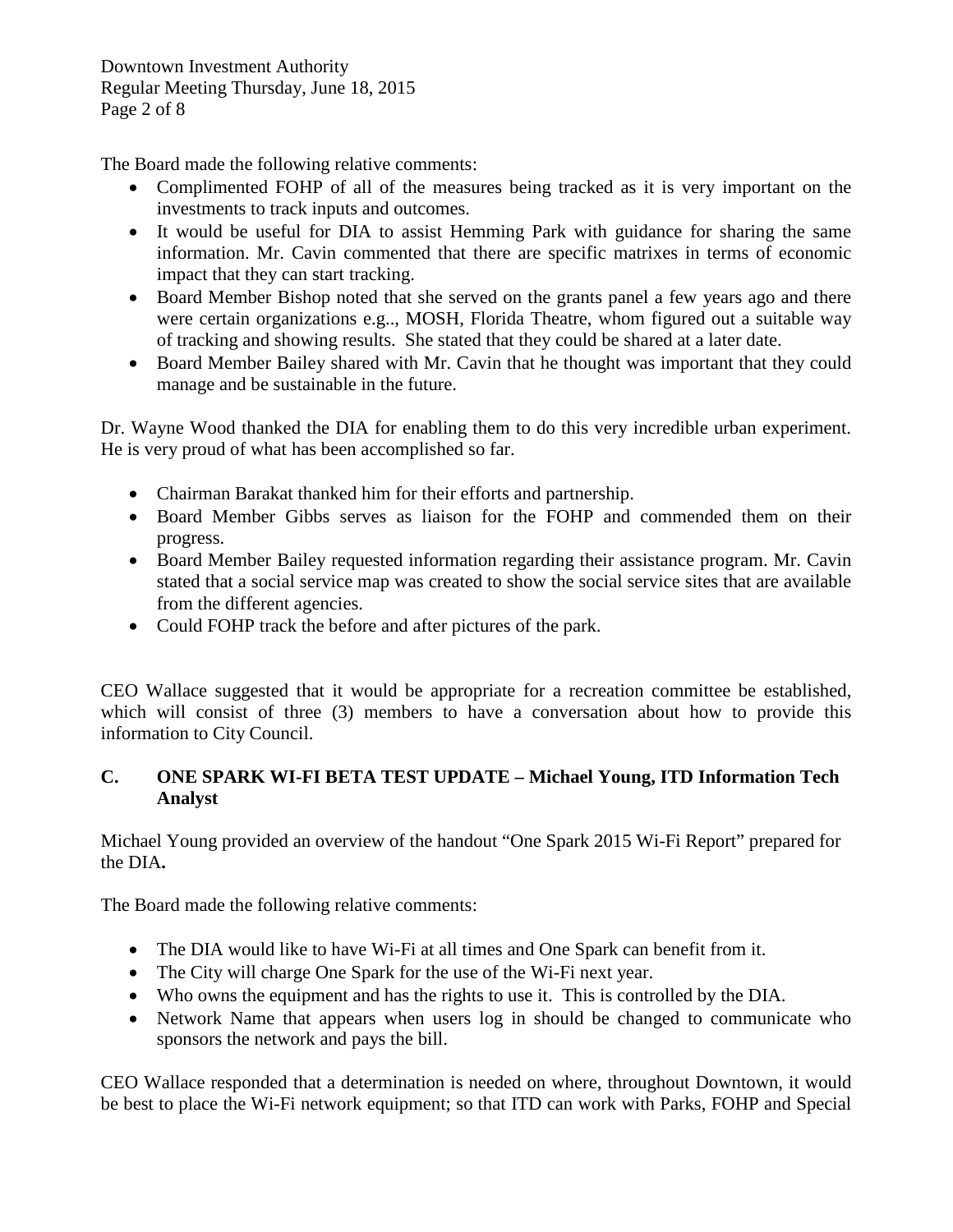Downtown Investment Authority Regular Meeting Thursday, June 18, 2015 Page 3 of 8

Events. A structure is needed for utilization of the Wi-Fi network by other events. If other organizations would like to piggy back onto the DIA Wi-Fi network when having temporary events, it would be possible with the structural bones of the System that will be provided on a day-to-day basis. This item will be brought back to the Board for input to see where the locations will be sited.

# **D. COASTLINE DRIVE AND LIBERTY STREET INFRASTRUCTURE DISCUSSION – Jim Robinson, Public Works, Director**

Jim Robinson provided an update to the Board. He reported that there was a bid opening for the partial demolition of the  $2<sup>nd</sup>$  collapse of the Liberty Street Bridge. A qualification of bidders was added that they be DOT certified as intermediate bridge contractors. There was one (1) bid received from a qualified contractor that was 5x the maximum budget. Inquires were received during the bidding period from a capable demolition contractor that has previously provided business with the City. A bid will go back on the streets for a more accelerated rebidding schedule for a contractor. The demolition is set to remove the debris from the February  $1<sup>st</sup>$  collapse and to complete that part of the underwater survey.

A 2<sup>nd</sup> area relates to the park on Coastline Drive located in from of the Hyatt between Newnan and Market Street.

The Board made the following relative comments:

- Is there a cost to extent the Bulkhead? What are the costs of the immediate repair to the section of Coastline to Market in front of the Hyatt?
- Does anything jeopardize the integrity of the bulkhead which would restrict boat access? Jim Robinson responded no.
- When will things return to normal and how to prevent this from happening again? Jim Robinson responded that would depend upon the funding and the condition of the structures, which are over 50 years old.
- When budget hearings are complete it would be good to support Public Works concerning maintenance dollars. CM Boyer stated that there are six pending legislations that would acknowledge an amount of funding that is needs to be dedicated every year to establish minimums and targets for capital maintenance.

# **III. ACTION ITEMS**

# **A. Approval of April 30, 2015 Regular Board Meeting Minutes**

# **B. A MOTION WAS MADE BY BOARD MEMBER MEEKS AND SECONDED BY BOARD MEMBER GIBBS APPROVING THE APRIL 30, 2015 REGULAR BOARD MEETING MINUTES AS AMENDED. THE MOTION PASSED UNIANIMOUSLY 7-0.**

Board Member Bailey requested that his question be included on page 2 of the minutes. He asked Mr. Harden what was the required infrastructure between Bay Street. Board Member Bailey also requested his comments be included in the Parking discussion on page 5. He had concerns about the Public Parking selection of who should receive the parking discount and who does not. Board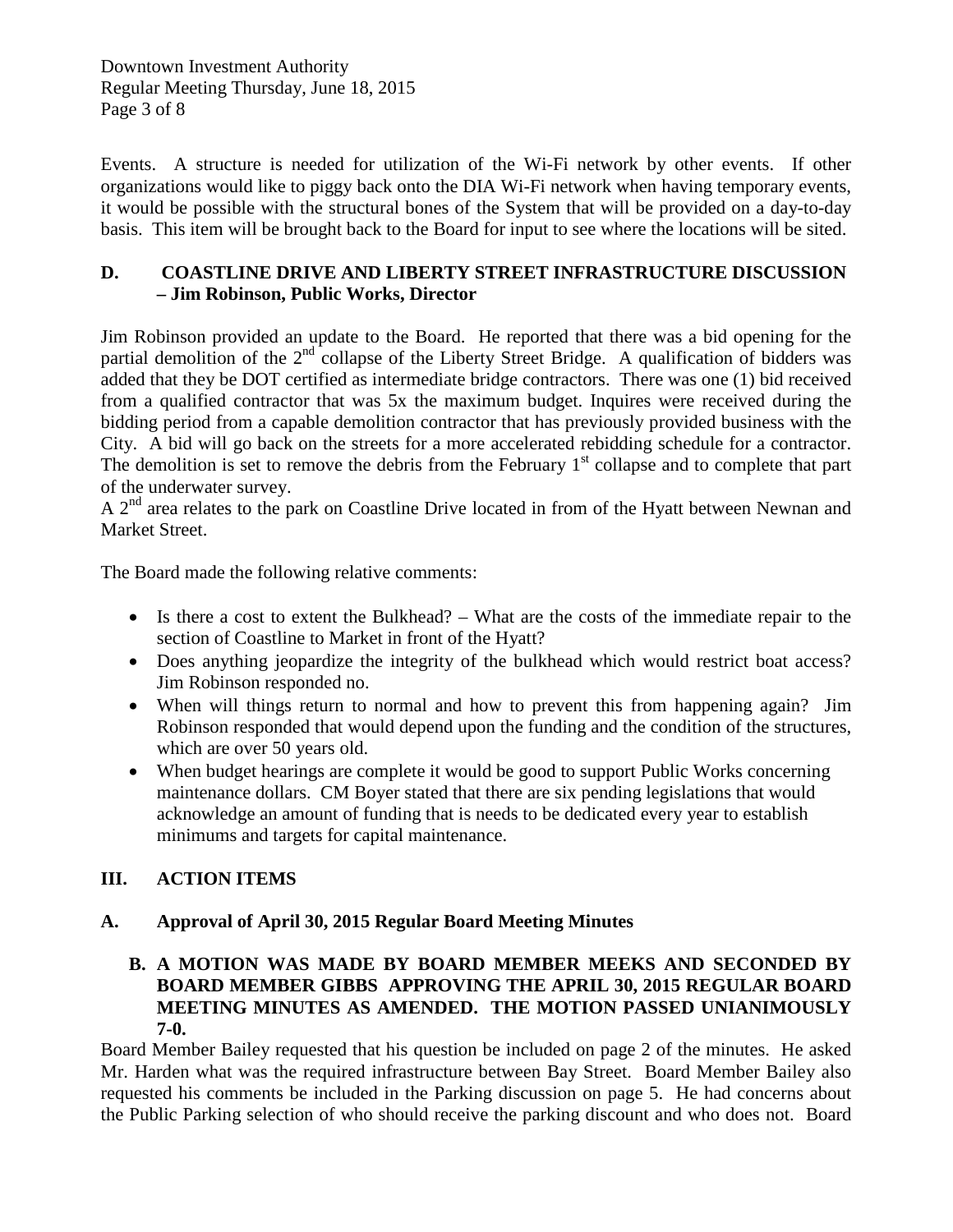Member Bishop handed her revisions regarding the Shipyards to Karen Underwood for editing. Board Member Goldstein provided her comments prior to the meeting and they were distributed separately beside the meeting packet.

CEO Wallace requested the Board Member comments be accurate regarding the Shipyards.

# **C. Approval of May 27, 2015 Regular Board Minutes**

**A MOTION WAS MADE BY BOARD MEMBER MEEKS AND SECONDED BY BOARD MEMBER BISHOP APPROVING THE MAY 27, 2015 REGULAR BOARD MEETING MINUTES AS AMENDED. THE MOTION PASSED UNANIMOUSLY 7-0.** Board Member Bishop handed her revisions to Karen Underwood for editing.

# **D. Approval of June 8, 2015 Governance Committee Recommendations for Officers of the Governing Board.**

Per Section 4.1 of the DIA Bylaws, the Nominating Committee met on June 8, 2015, to discuss a slate for Chair, Vice Chair and Secretary to be presented to the Board as a whole at the June 18, 2015 DIA meeting.

Board Member Bishop addressed concerns and recommended changing the Bylaws for the nominations to take place in August rather than July, after new Board terms have started. Board Member Goldstein stated moving the nominations to August may result in a gap if current officer's term expires in July.

# **IV. CHIEF EXECUTIVE OFFICER REPORT**

# **A. LANDING UPDATE**

Board Member Goldstein reported that a public meeting was held on Tuesday, June  $16<sup>th</sup>$  at 6:00 p.m. with well over 100 people in attendance. She noted that a two-step process with the consultants will be conducted. The first part of will be to discuss what should the landing be? what uses should be applied there? And then take the results of the investigation to the consultants to incorporate that information into the design.

The second step will be held during the week of July  $20<sup>th</sup>$  where they will be answering questions of what the Landing should look like. .

# **B. BUDGET WORKSHOP WITH TRANSITION TEAM UPDATE**

CEO Wallace stated that there will be follow up meeting scheduled on Wednesday, June 24 at 12:45 pm. and encouraged the Board members to attend. The TIF Accounts will be discussed.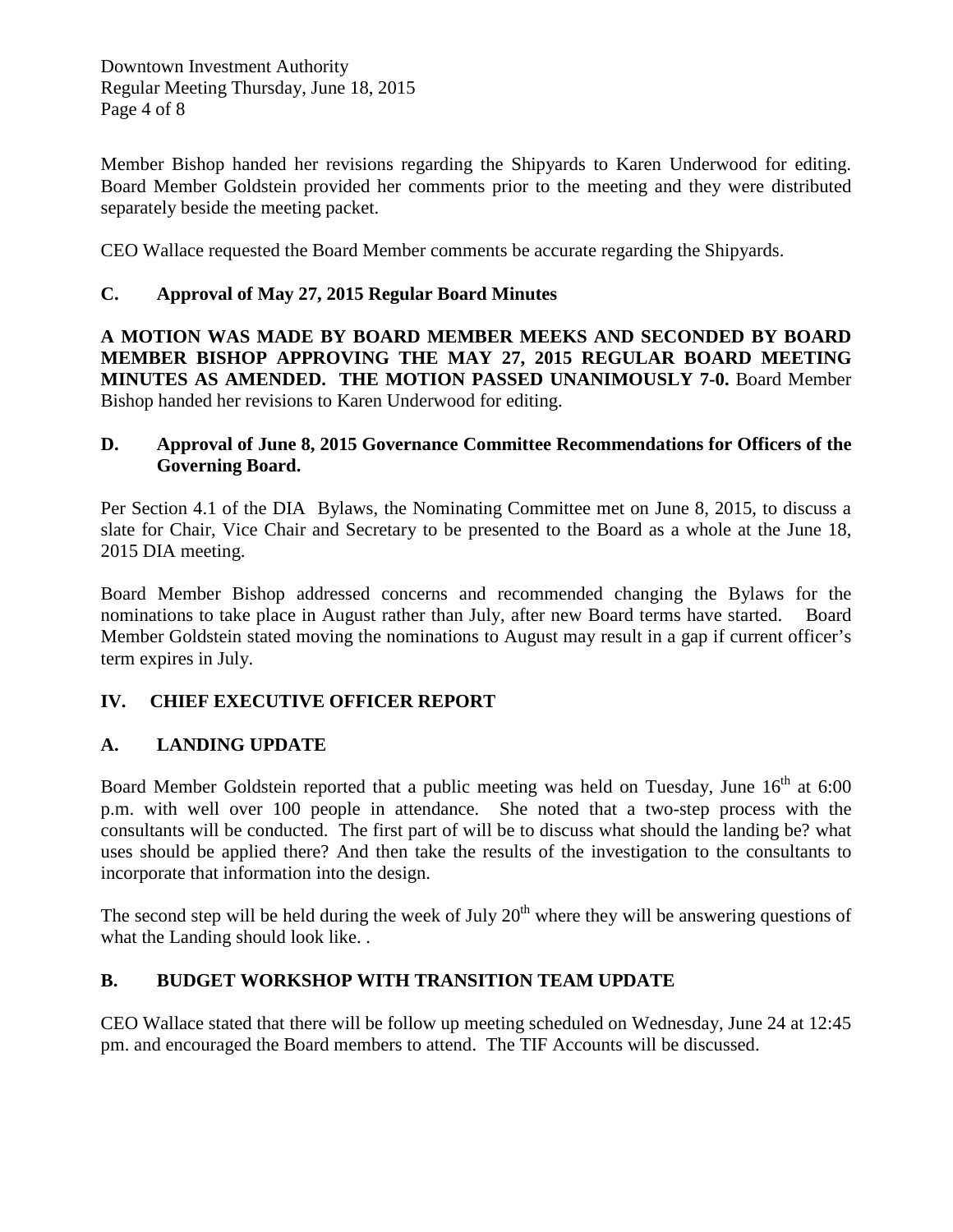### **Legislative Updates**

CEO Wallace reported that Oliver Barakat and Jim Bailey's legislation for reappointment was introduced on Tuesday, June 9, 2015 to City Council. The DIA/DVI Joint Board Meeting will be held on Thursday, June 25, 2015 at 2:00 p.m. The three members are Bishop, Meeks and Goldstein.

### **Water Taxi**

# **A MOTION WAS MADE BY BOARD MEMBER GIBBS AND SECONDED BY BOARD MEMBER BISHOP RESOLUTION OF SUPPORT THE APPROVAL OF ORDINANCE 2015-397.**

### **THE MOTION PASSED UNANIMOUSLY 7-0**

Board Member Bailey brought forth Ordinance 2015-397, St. Johns River Operating, and a summary of the Marketing Services Agreement Term Sheet. A handout was provided.

Daryl Joseph, Manager of Parks and Recreation stated the Water Taxi was a valuable resource for the City. Board Member Bailey commented that they were seeking a Resolution for City council on Tuesday night to approve the marketing agreement.

The Board made the following relative comments:

- Hours of operation are at least as important as frequent trips across the River.
- Prioritize the route to the Landing and Southbank.
- Originally it was required that there was no more than 20 minutes in between pickups.
- Wanted to give vendor enough discretion that it can be managed based where the population is.
- The people need knowledge of the Water Taxi schedule. There is a schedule that runs by a cycle. The only time the cycle changes are during a special event.
- Mr. Joseph stated that contract allows them the flexibility to make adjustments with City Council approval.
- Board Member Meeks asked if anyone reviewed the service provider's financial information. Mr. Joseph stated that they have monthly reporting requirement regarding their numbers and he would take a look at it.
- The contract requires the minimum of 120 seats. May need more than 120 seats rotating during special events.
- The Water Taxi needs more marketing.

Council Member Boyer addressed the Council concerns about an RFP that was not done and inquired if it should be marketed to see who would like to become a vendor. She asked if the agreement contemplates that there would be future years of \$120,000 subject to budget appropriation or does the agreement contemplate that this is a one year marketing fee and a five (5)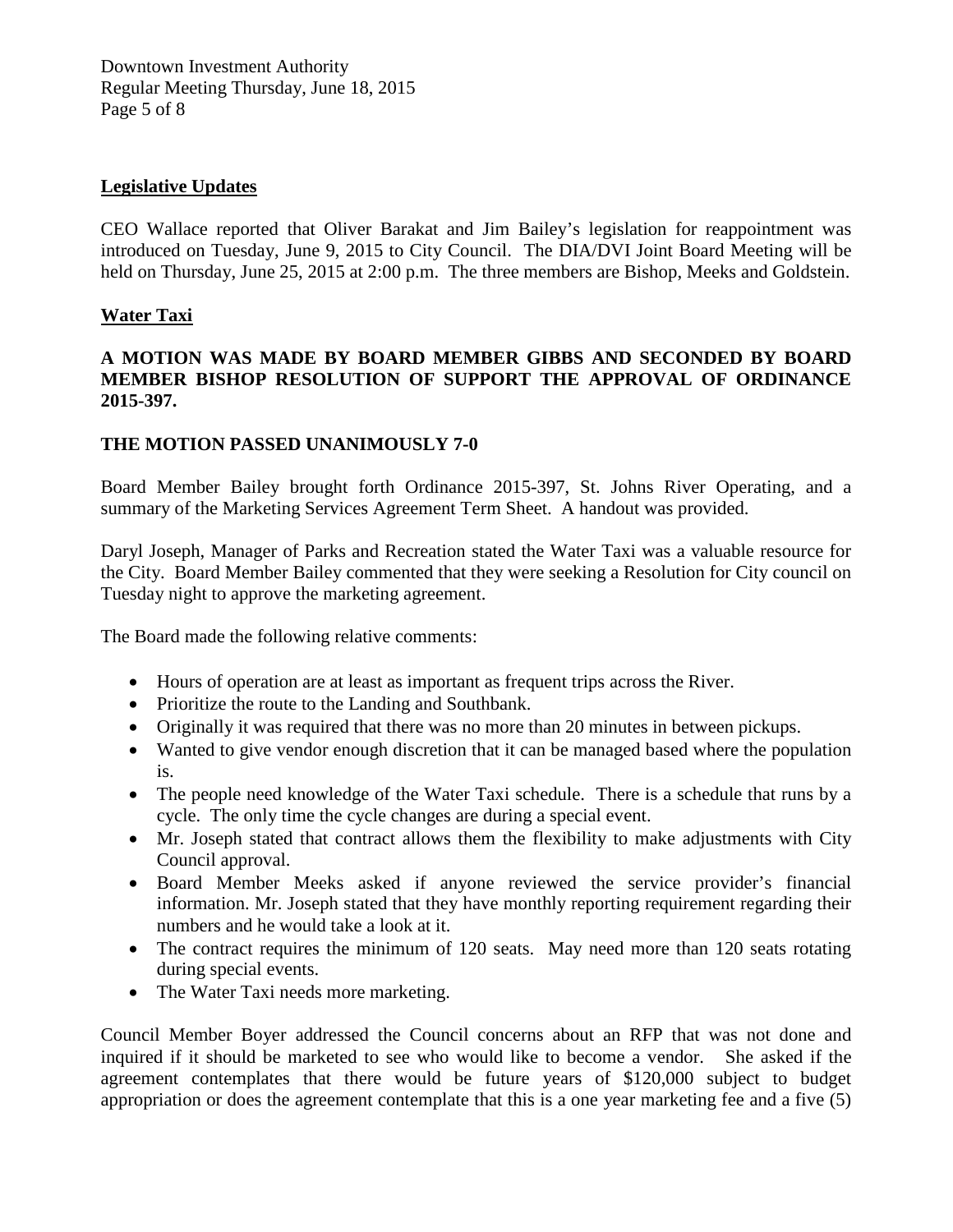Downtown Investment Authority Regular Meeting Thursday, June 18, 2015 Page 6 of 8

year license. Ms. Hodges stated that the agreement currently contemplates one (1) year marketing and operating services agreement and the latter years would be a license that the City did not fund.

Lawsikia Hodges noted that the Council Auditors have evaluated the Water Taxi financials.

A MOTION WAS MADE BY BOARD MEMBER MEEKS THAT THE FINANCIAL STATEMENTS, TAX RETURNS AND INCOMES ETC HAVE BEEN REVIEWED AND REVIEW OF THE FINANCIAL STATEMENTS SUPPORTS THE NEED FOR THE FINANCING TO BE DISCUSSSED IN THE RESOLUTION. THE MOTION DIED FOR LACK OF A SECOND.

BOARD MEMBER GOLDSTEIN CRAFTED A MOTION SUPPORTING PARAGRAPH (F) ON PAGE 5 WHICH STATED THE DIRECTOR, IN CONSULTATION WITH THE DOWNTOWN INVESTMENT AUTHORITY, MAY OPERATE A RIVER TAXI SERVICE ON BEHALF OF THE CITY TO AND FROM CITY OWNED OR LEASED WATERFRONT AND DOCK FACILITIES UNDER THE DEPARTMENT'S CONTROL SUBJECT TO FUNDS LAWFULLY APPROPRIATED BY THE COUNCIL FOR OPERATING OR CAPITAL EXPENSES RELATED TO SUCH RIVER TAXI SERVICE.

Lawsikia Hodges referenced Section (7) Oversight Department of the Ordinance 2015-397. She stated that this section makes it clear as to the agreement that the "Parks Department" shall oversee the Agreement in consultation with the Downtown Investment Authority "DIA".

Board Member Goldstein is in support of the above referenced paragraph. She commented that she was not in support of the approval of section 5 on the bottom of page 3.

Chairman Barakat stated that the motion before the Board was to be in support of the entire Ordinance. Board Member Goldstein would be in favor of amending the motion to state that the Board support the Ordinance as it applies to the creation of liaison relationship between the "Parks Department" and the "DIA" as it relates to the Water Taxi.

A MOTION WAS MADE BY BOARD MEMBER GOLDSTEIN AND SECONDED BY BOARD MEMBER MEEKS APPROVING ORDINANCE 2015-397 AS IT APPLIES TO THE CREATION OF LIASION RELATIONSHIPS BETWEEN THE "PARKS DEPARTMENT" AND THE "DIA" AS IT RELATES TO THE WATER TAXI. THE MOTION WAS APPROVED 6-1-0 Board Member Gibbs voted against the amendment.

Board Member Bishop commented that the board needs to weigh in to the comments regarding the legislation before the City Council. Board Member Goldstein stated that she would not support the entire Ordinance without having more time to review. She suggested supporting the Ordinance as a great concept that the Board would like to be involved with.

Daryl Joseph commented that it would mean a lot to Council for the DIA to state that the Water Taxi is a good service. It would also be beneficial to hear that the DIA is supportive of the due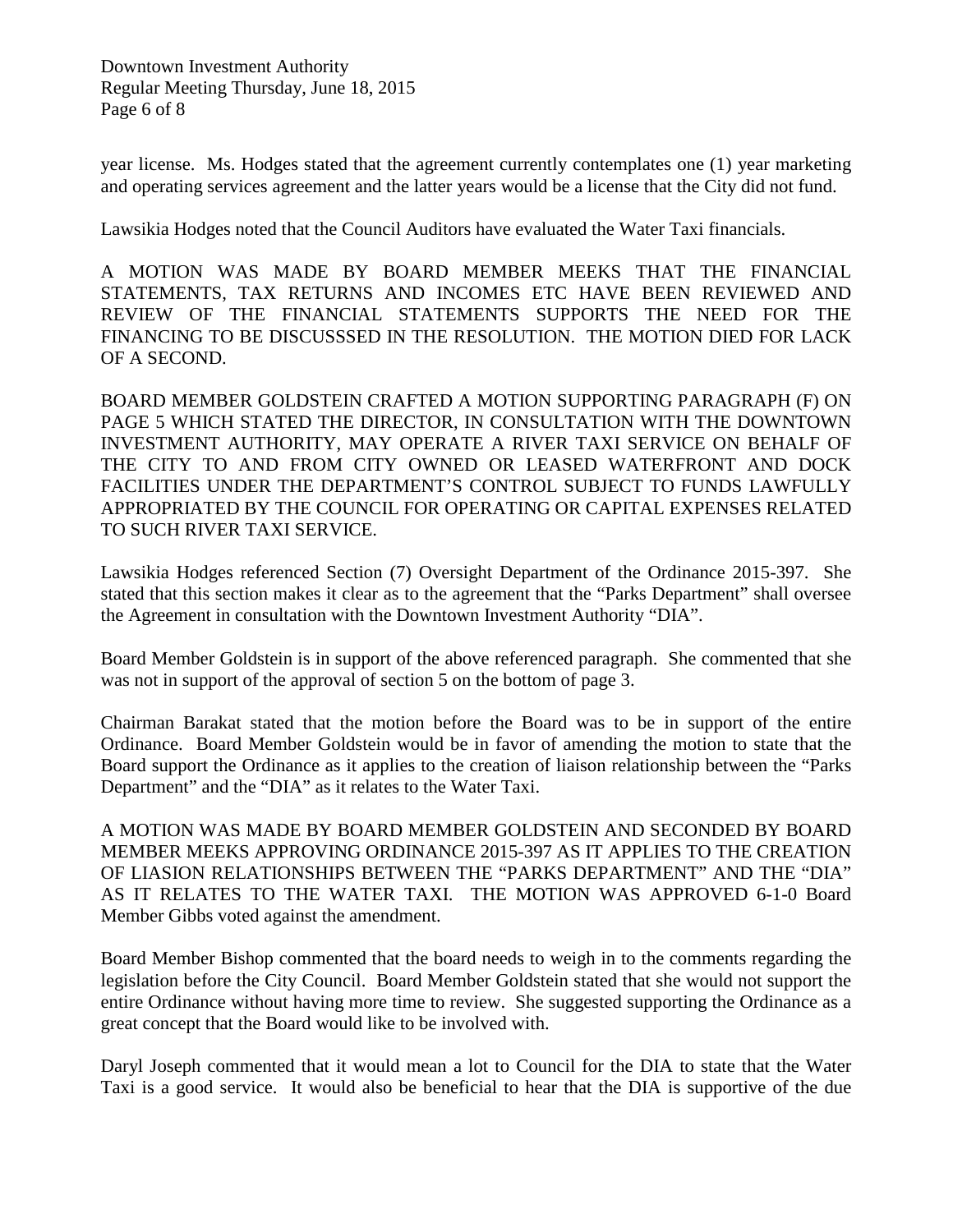Downtown Investment Authority Regular Meeting Thursday, June 18, 2015 Page 7 of 8

diligence that Parks and the Council Auditors have done on the Ordinance from a Council standpoint. Board Member Goldstein is in support of that.

Chairman Barakat suggested taking a separate vote. There was an amendment by Board Member Goldstein to only support the governance aspects of the DIA oversight regarding Ordinance 2015- 397. Board Member Bailey addressed the situation that happened over the last year. He recommended the Board to support a resolution of the Water Taxi concept, oversee the report, and work with Parks and Recreation on the future of Water Taxi's existence and how they operate. Board Member Goldstein is in favor.

# **V. DOWNTOWN BRIEFING**

Jim Klement provided the DDRB update.

### **VI. OLD BUSINESS**

CEO Wallace reported that the Florida Trend magazine June edition shows a 50 page spread of Jacksonville and an ad regarding the DIA.

Chairman Barakat thanked Council Member Boyer's assistance in helping landmark the Elena Flats Building.

CEO Wallace commended Board Member Gibbs for filling in as the DIA liaison for the James Weldon Johnson initiation of the park.

#### **VII. NEW BUSINESS**

CEO Wallace requested the Governance committee to consider reviewing the bylaws and come to an agreement for an ex-officio membership positon to the Board to include the DDRB Chairman Rafael Caldera.

Board Member Bishop updated the Board regarding the review of the design guidelines, City standard lighting and Road diet. Council Member Boyer recommended engaging in conversations with Public Works and JEA.

Council Member Boyer noted that the liaison relationships with Real Estate concerning transactions downtown within the CRA boundaries needed to get routed through the DIA.

Lawsikia Hodges will work with the DIA's staff to put correspondence together to submit it to the various agencies. Council Member Boyer stated that the memo and a copy of Ordinance 2014-560 needed to be submitted to the agencies along with a routing list to sign the official forms before granting of easements or disposal of downtown properties. Effective July  $1<sup>st</sup>$ , Council Member Boyer announced that she will no longer be the Liaison for the DIA, but will be an alternate.